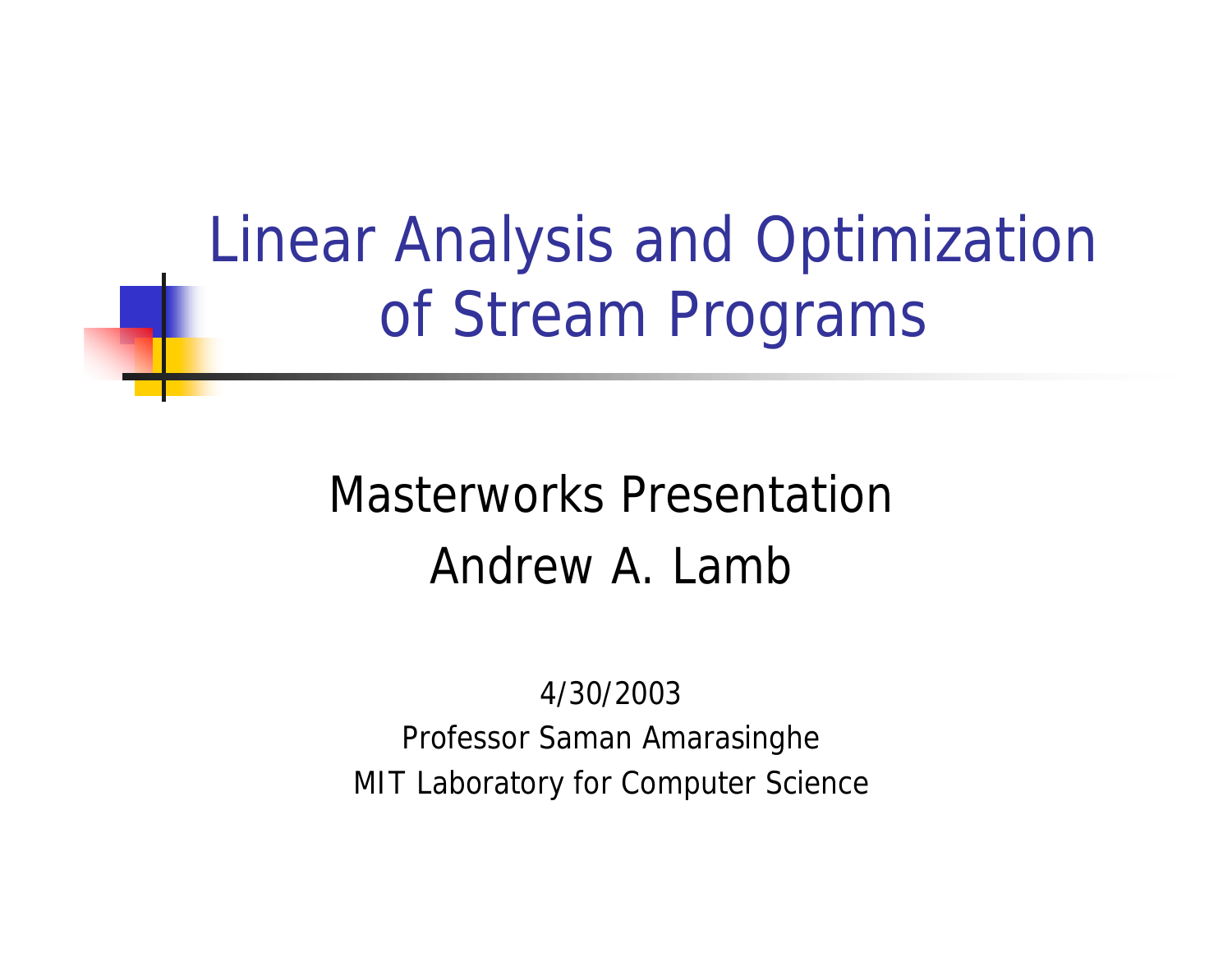#### **Motivation**

- Digital devices, massive computation pervade modern life (cell phones, MP3, HDTV, etc.)
- **Devices complex, software more complicated** 
	- **Performance constraints (real time, power** consumption) dictate high level of optimization
	- Best performance  $\rightarrow$  assembly (50% cell phone code is written in assembly)
	- **E** Assembly is (very) hard to reuse
- Automatic optimization is critical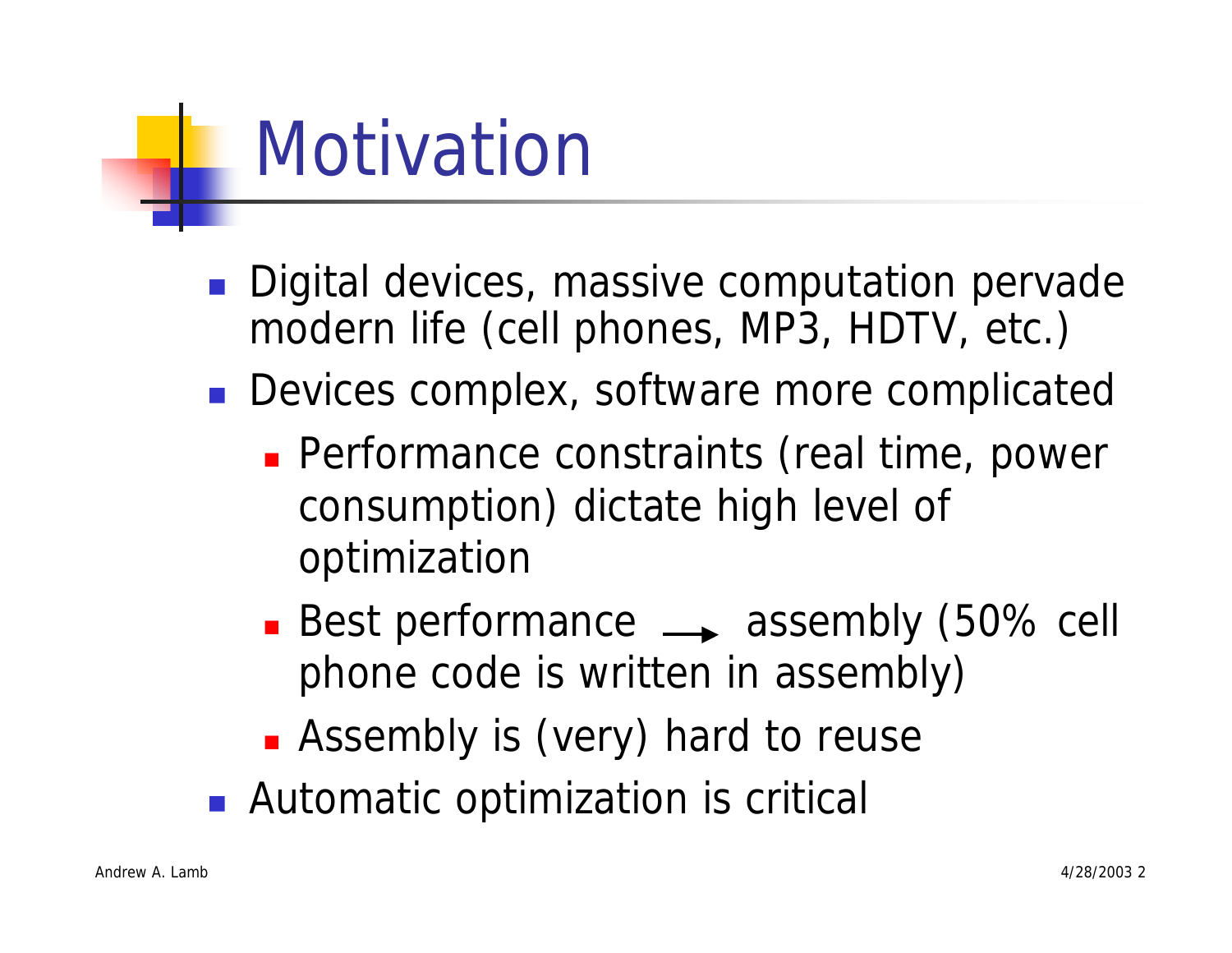- **n** Motivation
- **n** Stream<sub>It</sub>
- **n** Linear Dataflow Analysis
- **n** Performance Optimizations
- <sup>n</sup> Results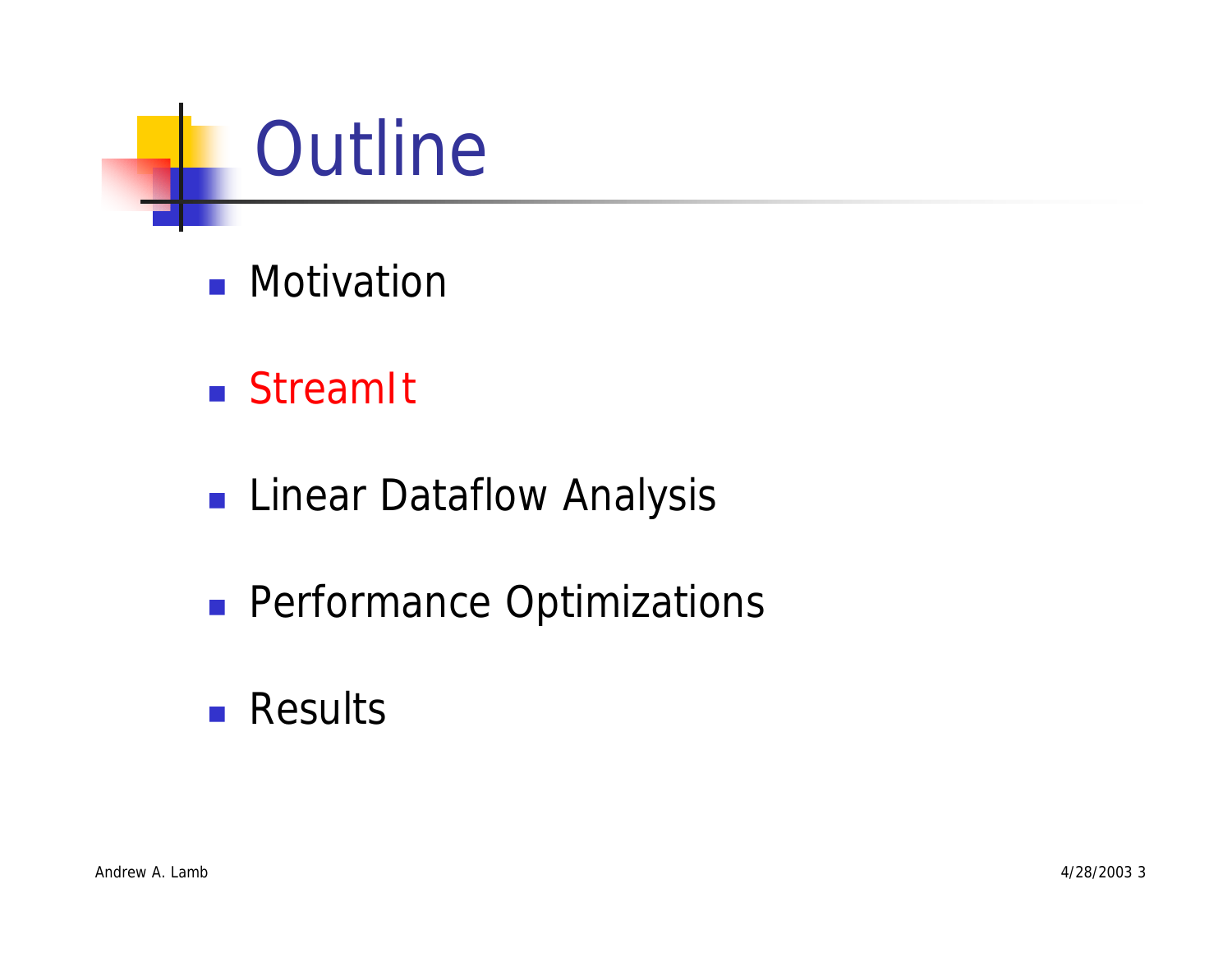#### The StreamIt Language

- Goals:
	- **High performance**
	- Improved programmer productivity (modularity)
- n Contributions:
	- **n** Structured model of streams
	- **EX Compiler buffer management**
	- **E** Automated scheduling (Michal Karczmarek)
	- **Target complex architecture (Mike Gordon)**
	- **Domain specific optimizations (Andrew Lamb)**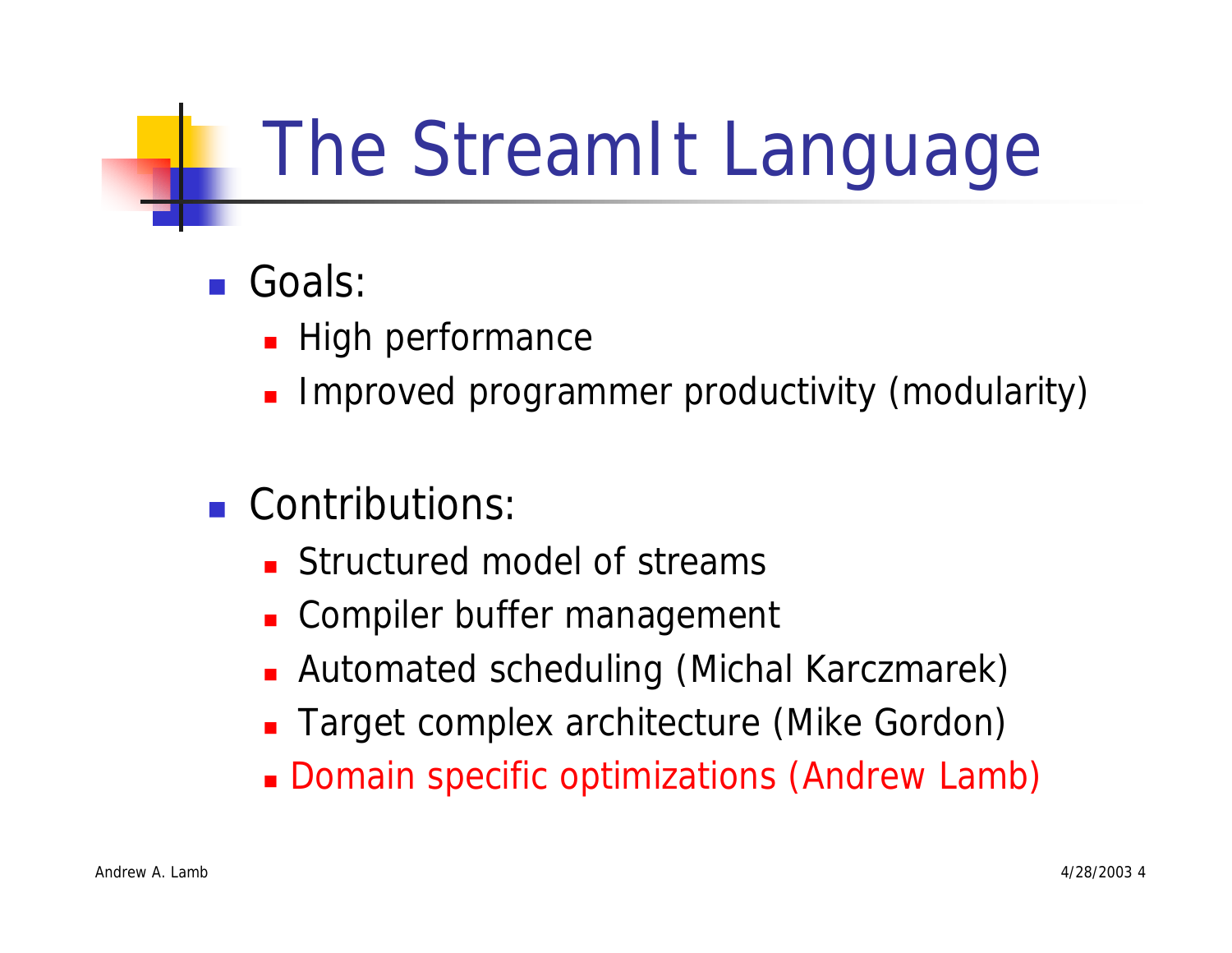#### Programs in StreamIt

**n** Traditional: stream programs are graphs

- **No simple textual representation**
- Difficult to analyze and optimize
- **n Insight: stream programs have structure**





*unstructured structured*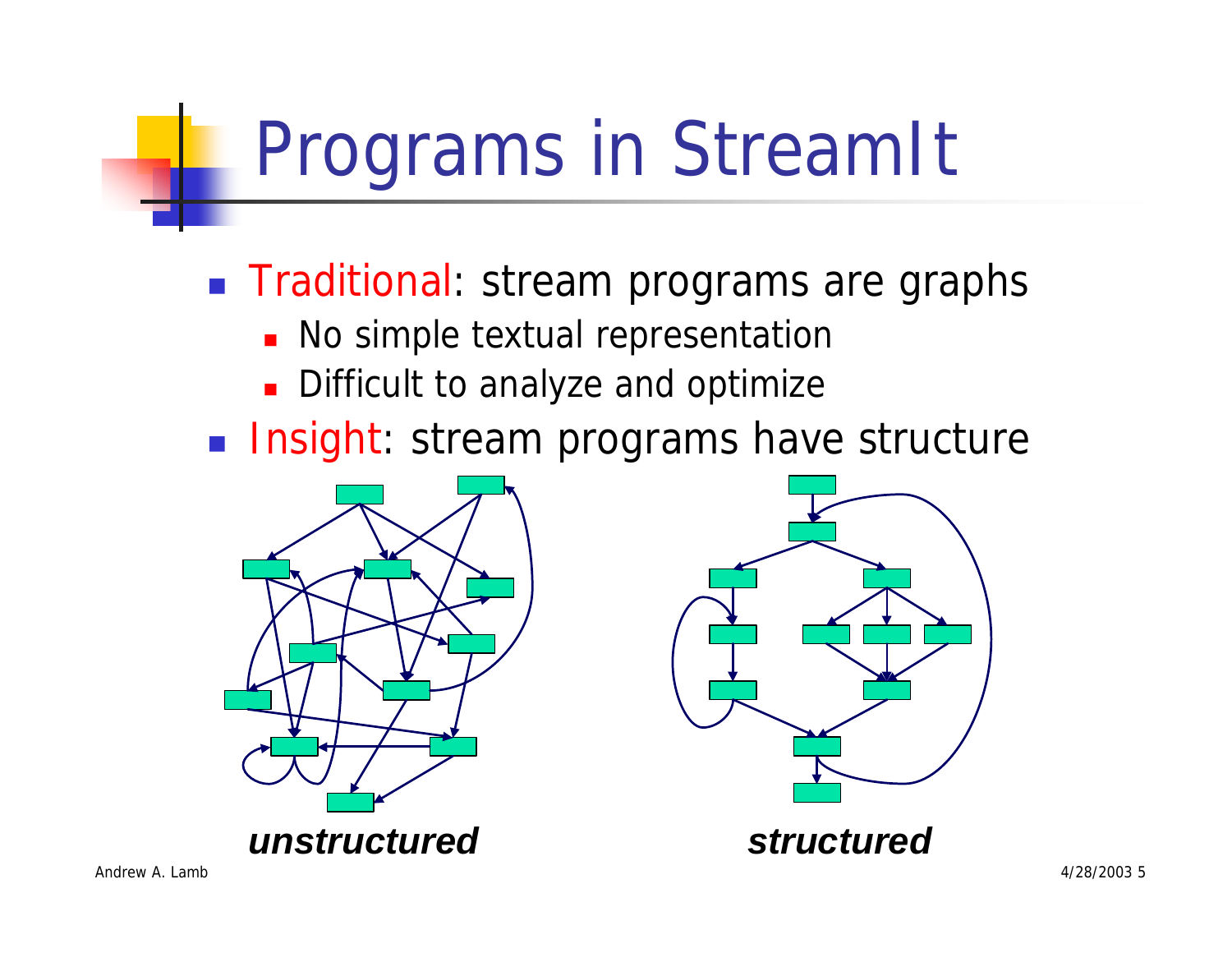### Why Structured Streams?

■ Compared to structured control flow





• PRO: more robust, more analyzable *GOTO* statements *if* / *else* / *for* statements

**.** CON: "restricted" style of programming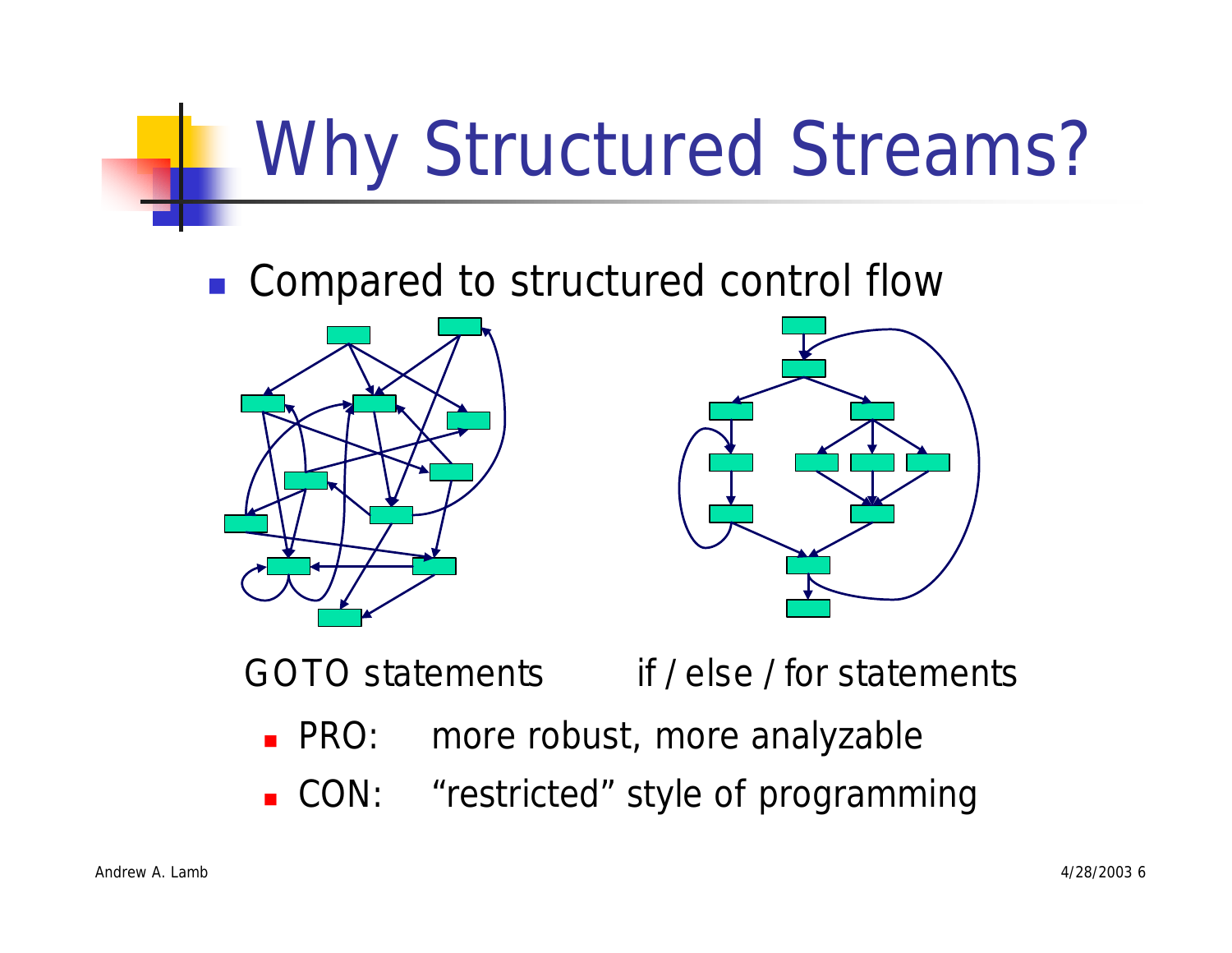#### Structured Streams

- **Basic programmable unit:** 
	- <sup>n</sup> Filter
- **Hierarchical structures:** 
	- **n** Pipeline

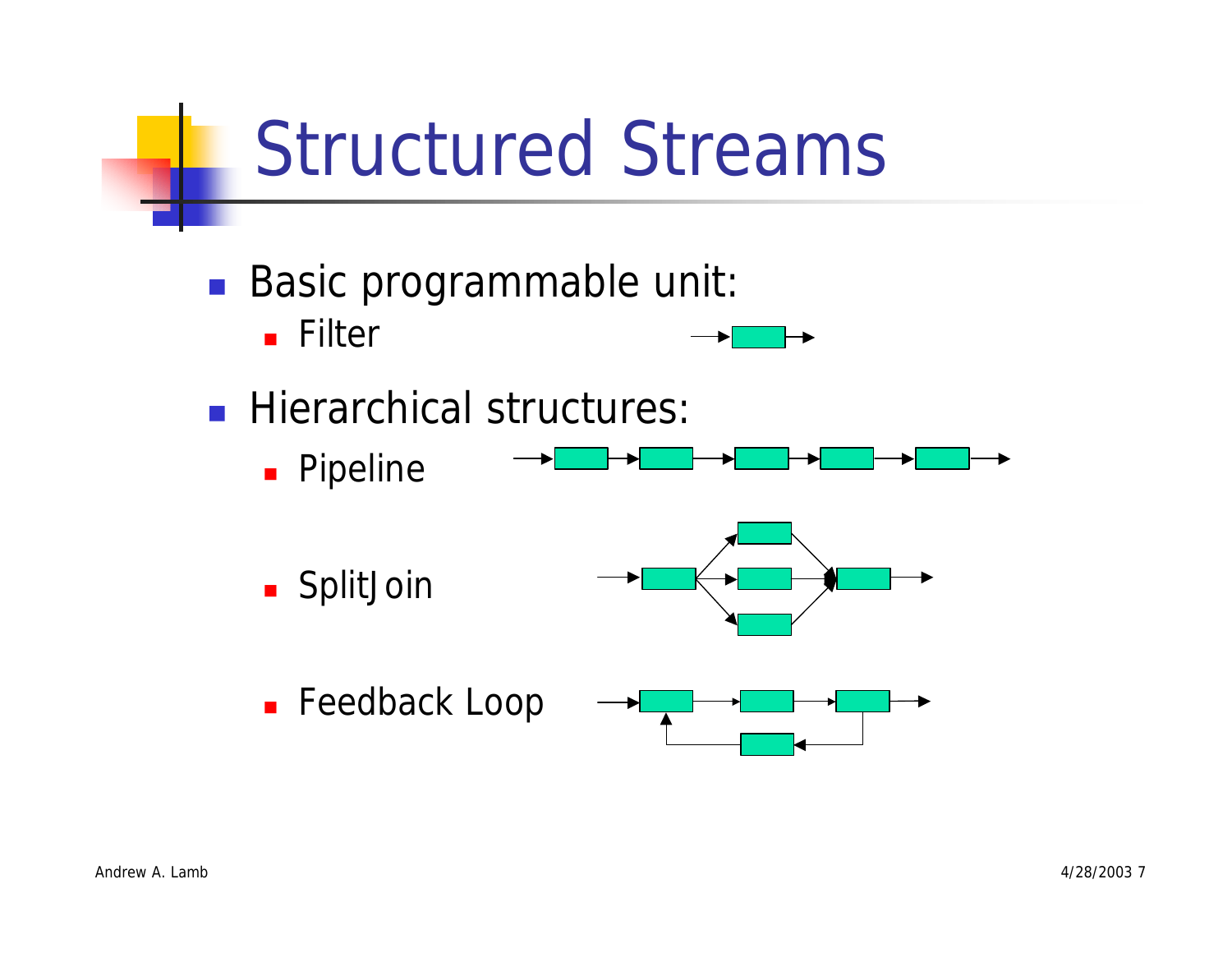### Representing Filters

**n** Autonomous unit of computation



- **n** One input, one output
- **n** Communicates through FIFO channels
	- <sup>n</sup> **pop(), peek(index)**
	- **push(value)**
- **n** "Firing" is the atomic execution step
- **A** firing's peek, pop, push rates must be constant
- $\blacksquare$  Code within filter is general purpose like C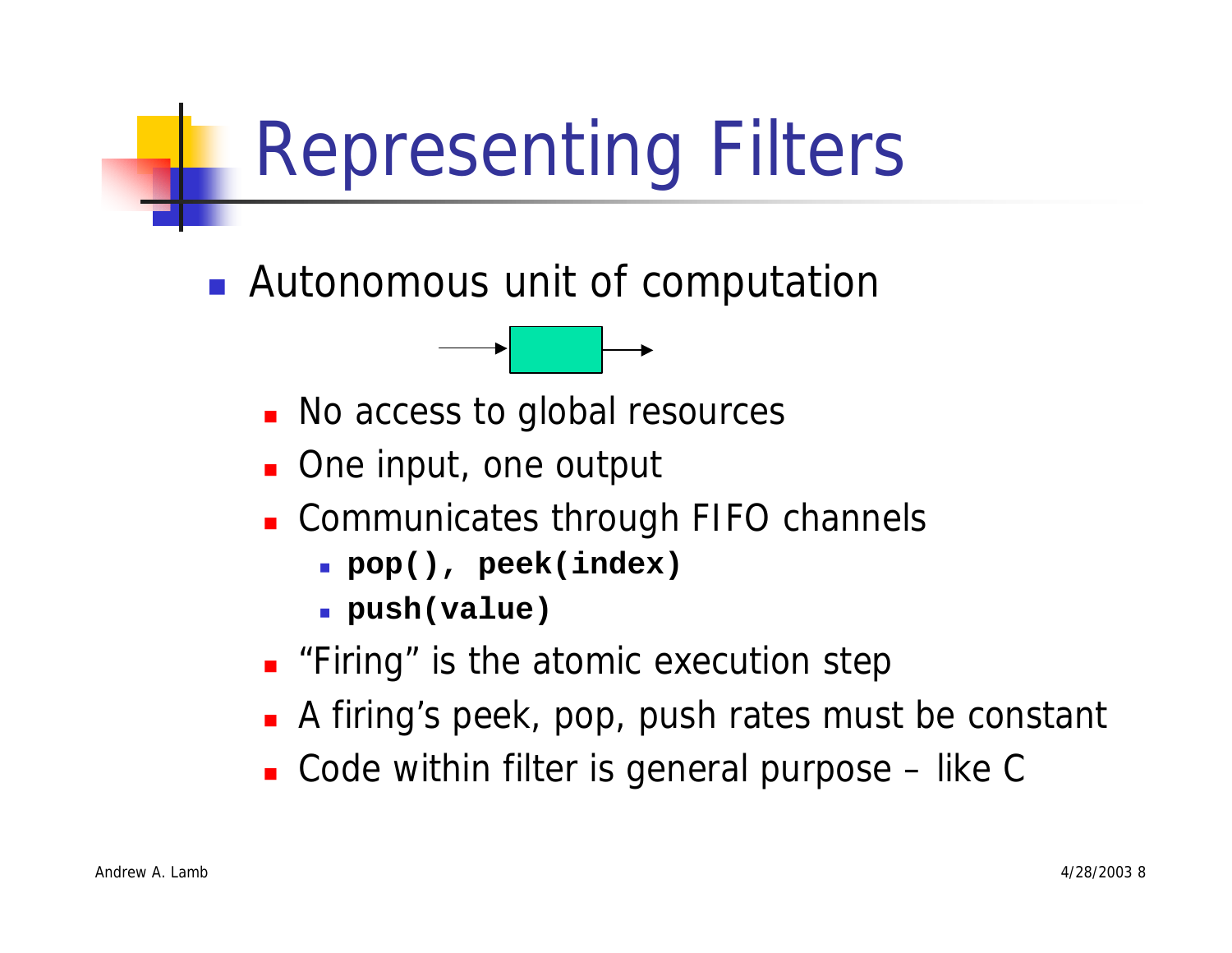- **n** Motivation
- <sup>n</sup> StreamIt
- **Example 21 Linear Dataflow Analysis**
- **n** Performance Optimizations
- <sup>n</sup> Results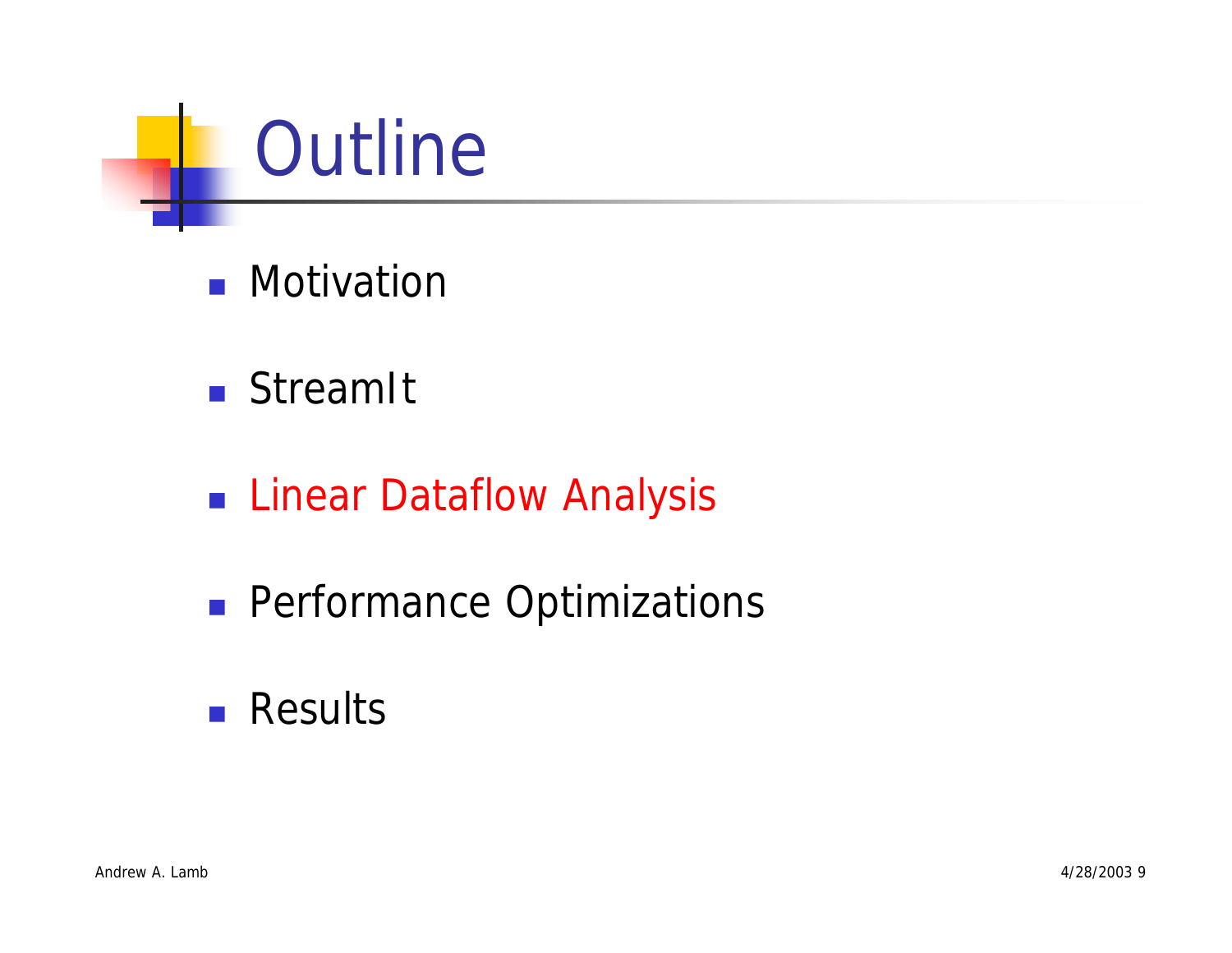#### What is a *Linear* Filter?

■ Generic filters generate outputs (possibly) based on their inputs

■ Linear filters: standard sense of linearity

?

outputs  $(y_j)$  are weighted sums of the inputs  $(x_i)$ (possibly plus a constant)

$$
\vec{y} = \sum_{i=0}^{e-1} a_i x_i + b
$$

*b* constant

*ai* constant for all *i*

*e* is the number of inputs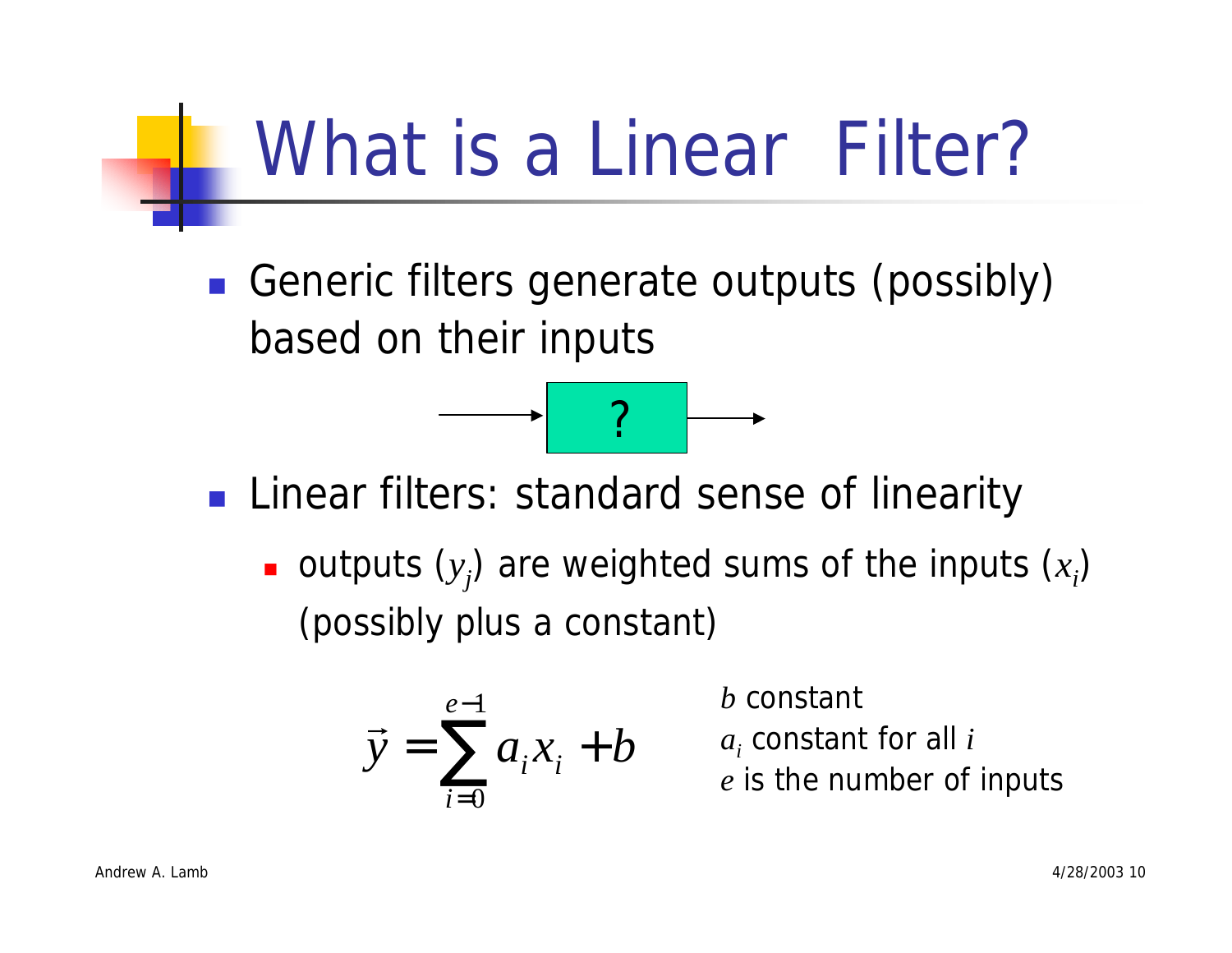#### Linearity and Matricies

- **Represent multiple inputs, multiple outputs** with matrix multiply
- **n** We treat inputs  $(x_i)$  and outputs  $(y_j)$  as vectors of values (x, and y respectively)
- **Filter representation:** 
	- **n** Matrix of weights **A**
	- **n** Vector of constants **b**
	- **n** peek, pop, push rates
- **A** filter firing computes:

 $y = xA + b$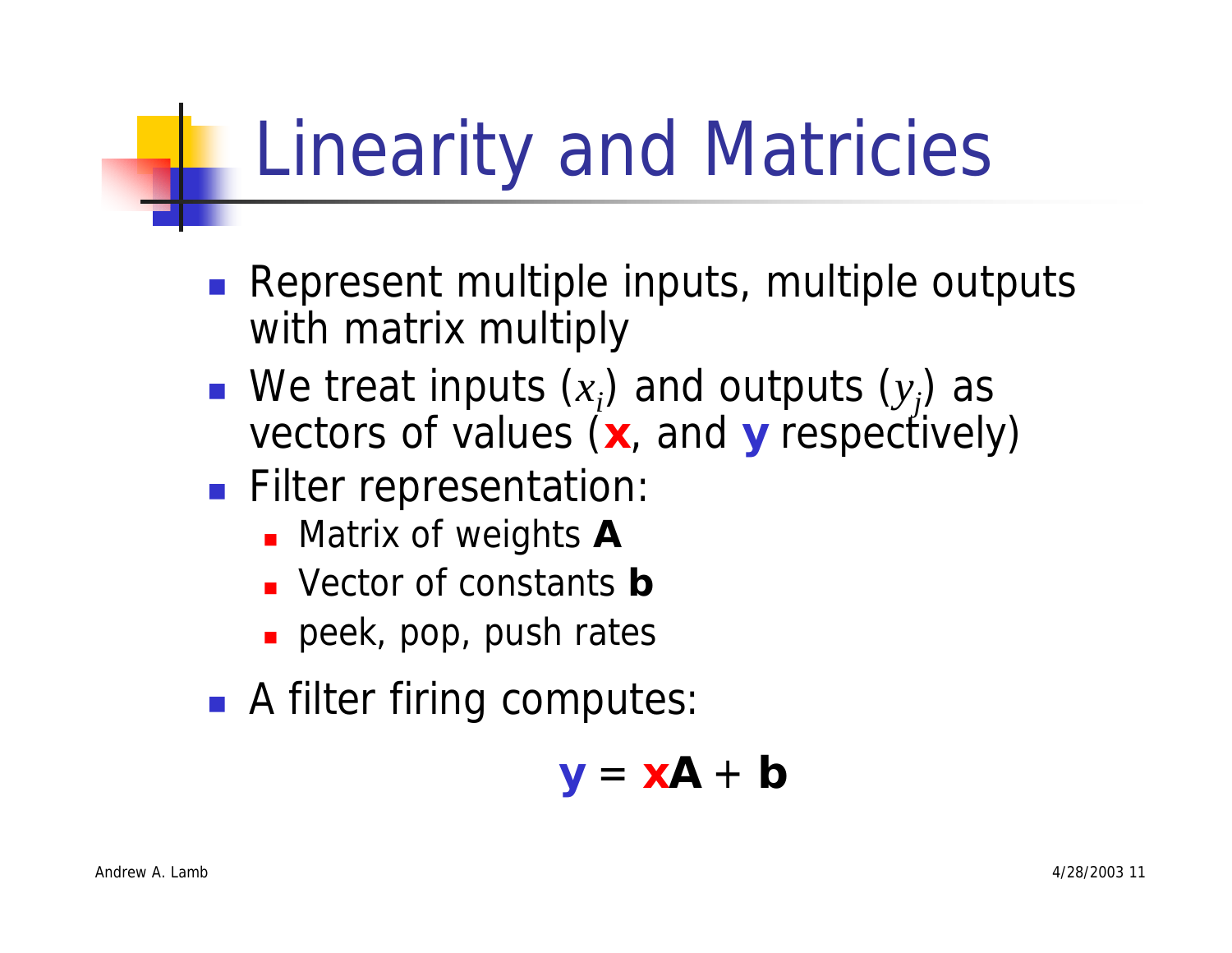#### Extracting Linear Filters

■ Goal: convert the filter's imperative code into an equivalent linear node

 $y = xA + b$ 

■ Technique: "Linear Dataflow Analysis"

- **Resembles standard constant propagation**
- **n** "Linear form" is a vector and a constant
- **EXECT** Keep mapping from each expr. to linear form

$$
expr \longrightarrow \begin{bmatrix} a_0 \\ \vdots \\ a_{e-1} \end{bmatrix} + b
$$

**Extract linear form for each value pushed**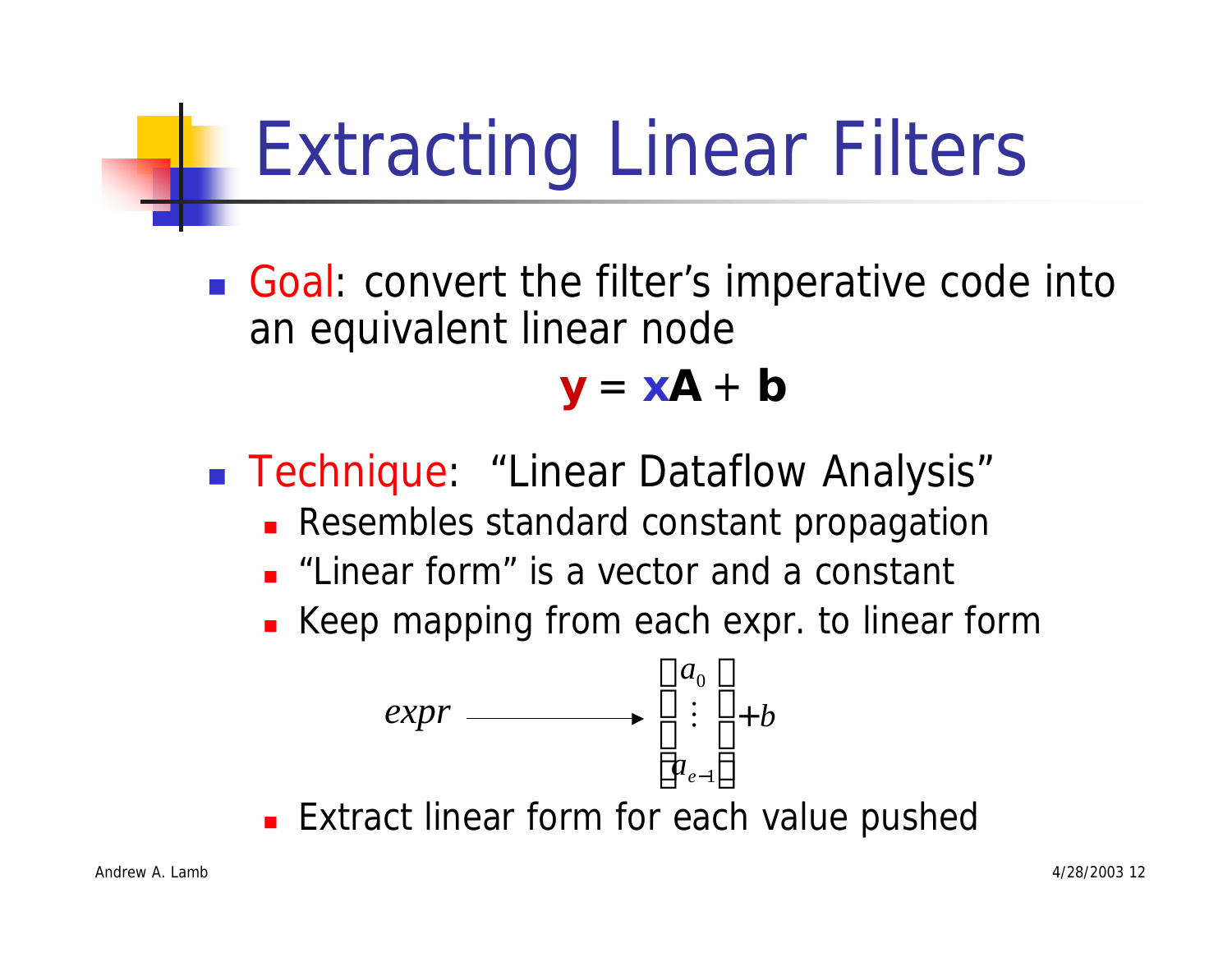- **n** Motivation
- <sup>n</sup> StreamIt
- **n** Linear Dataflow Analysis
- **n** Performance Optimizations
- <sup>n</sup> Results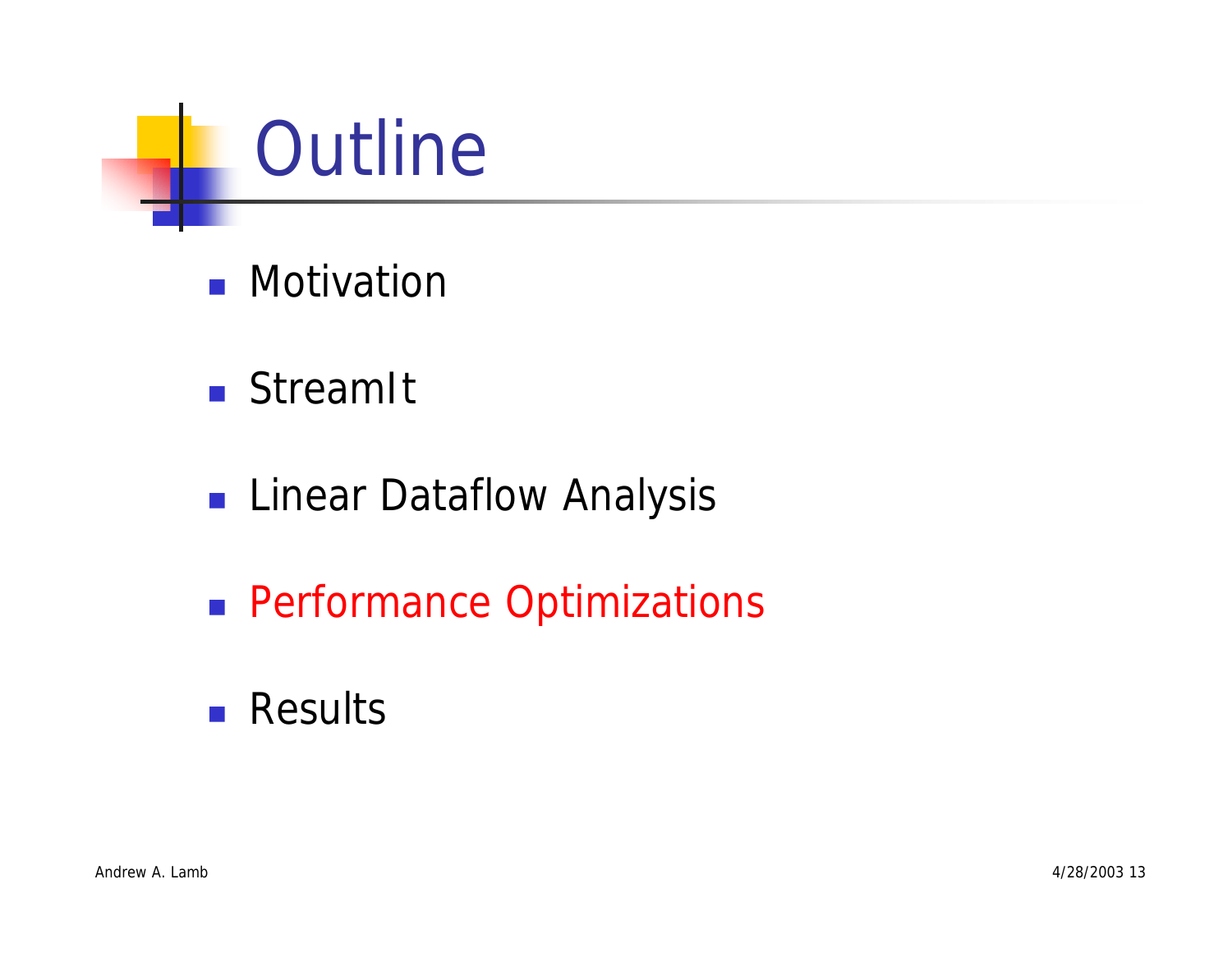### 1. Combining Linear Filters

- **n** Pipelines and splitjoins containing only linear filters can be collapsed into a single node
- Example: pipeline with  $peek(B)=pop(B)$

$$
x_1 \cup [A] \mid x_2 \cup [B] \mid y \mid x_1 \mid [C]
$$

$$
\begin{array}{c}\n x_2 = x_1 A \\
y = x_2 B\n\end{array}\n\bigg\}\n\quad y = x_1 A' B' = x_1 C
$$

$$
C=A'B'
$$

where *A'* and *B'* have been scaled and duplicated so that the dimensions match.

*y*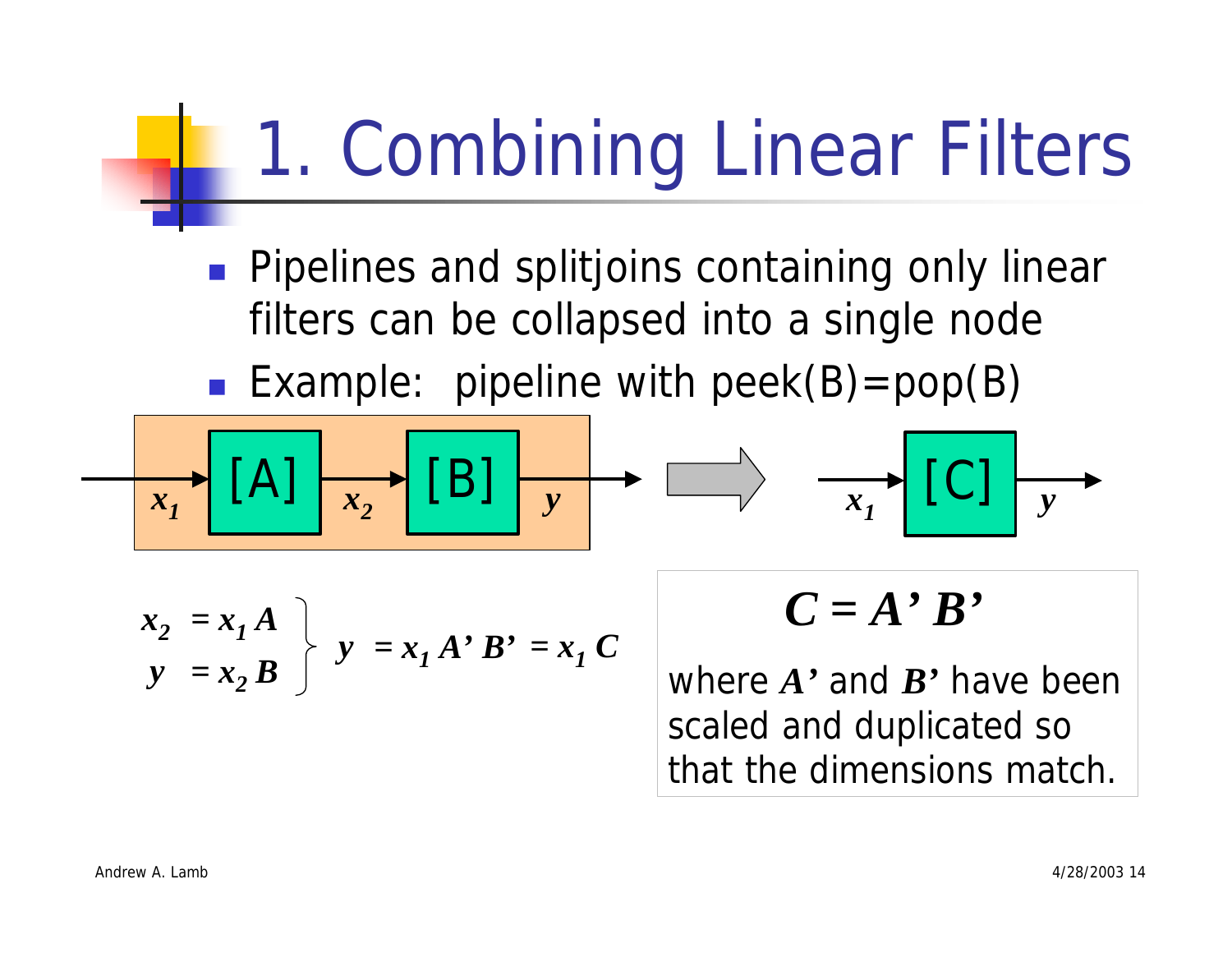### 2. Frequency Replacement

**n** First, identify linear nodes with FIR filters from discrete time linear systems



 $\lambda = (A, b, \text{peak}, \text{pop}, \text{push})$ Linear Node

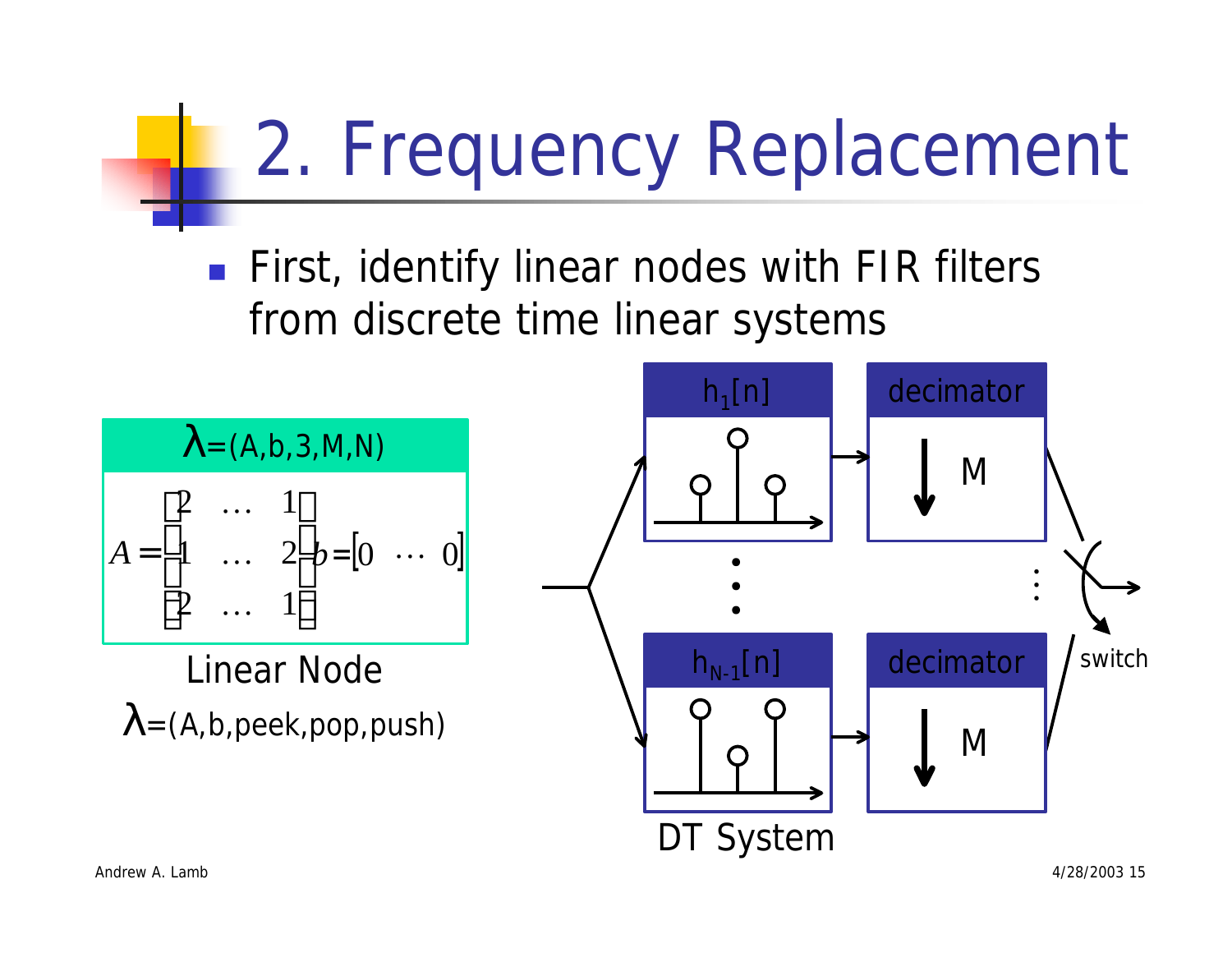#### 3. Automatic Selection

- **Applying optimizations blindly is not good**
- Combination example:

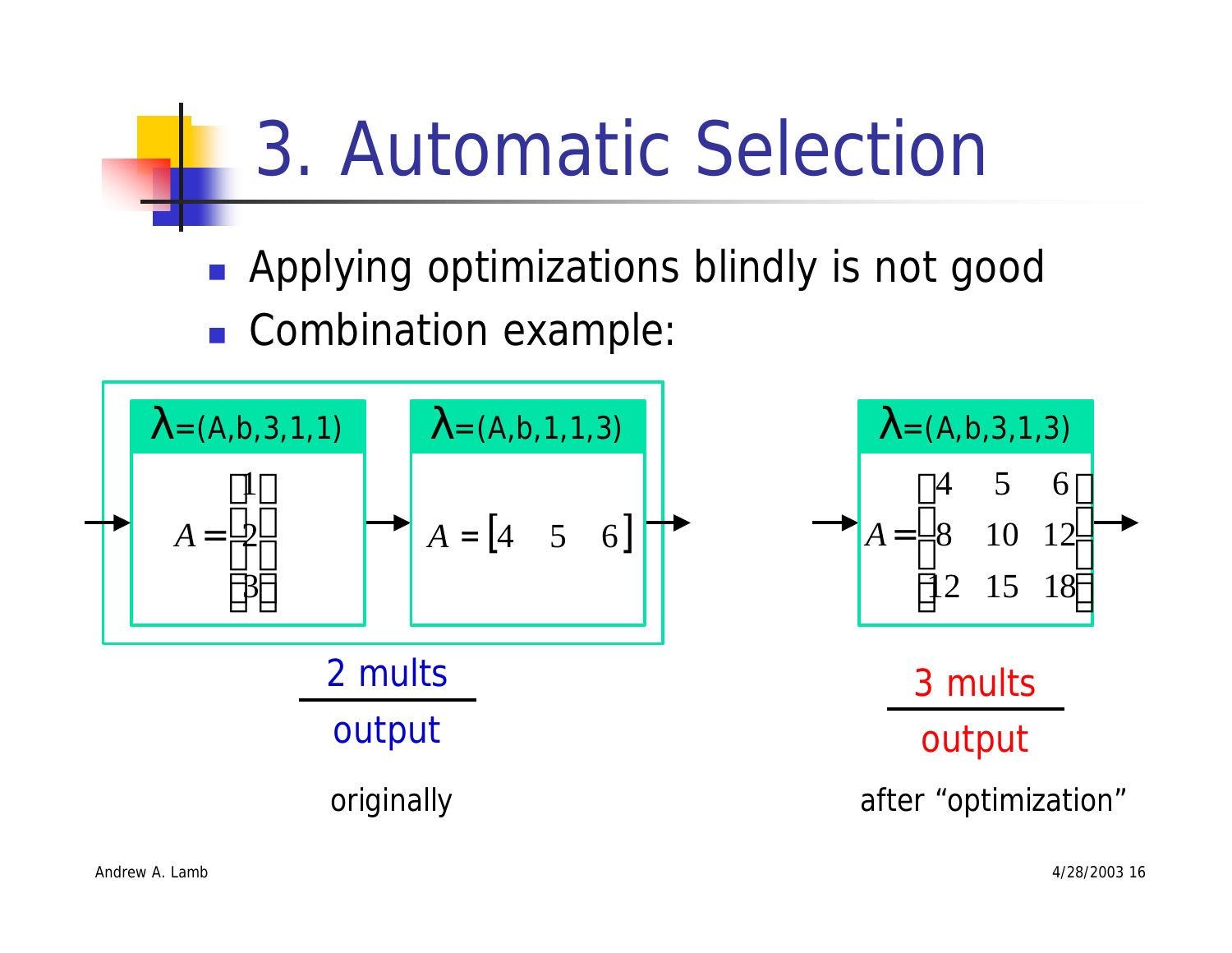- **n** Motivation
- <sup>n</sup> StreamIt
- **n** Linear Dataflow Analysis
- **n** Performance Optimizations
- <sup>n</sup> Results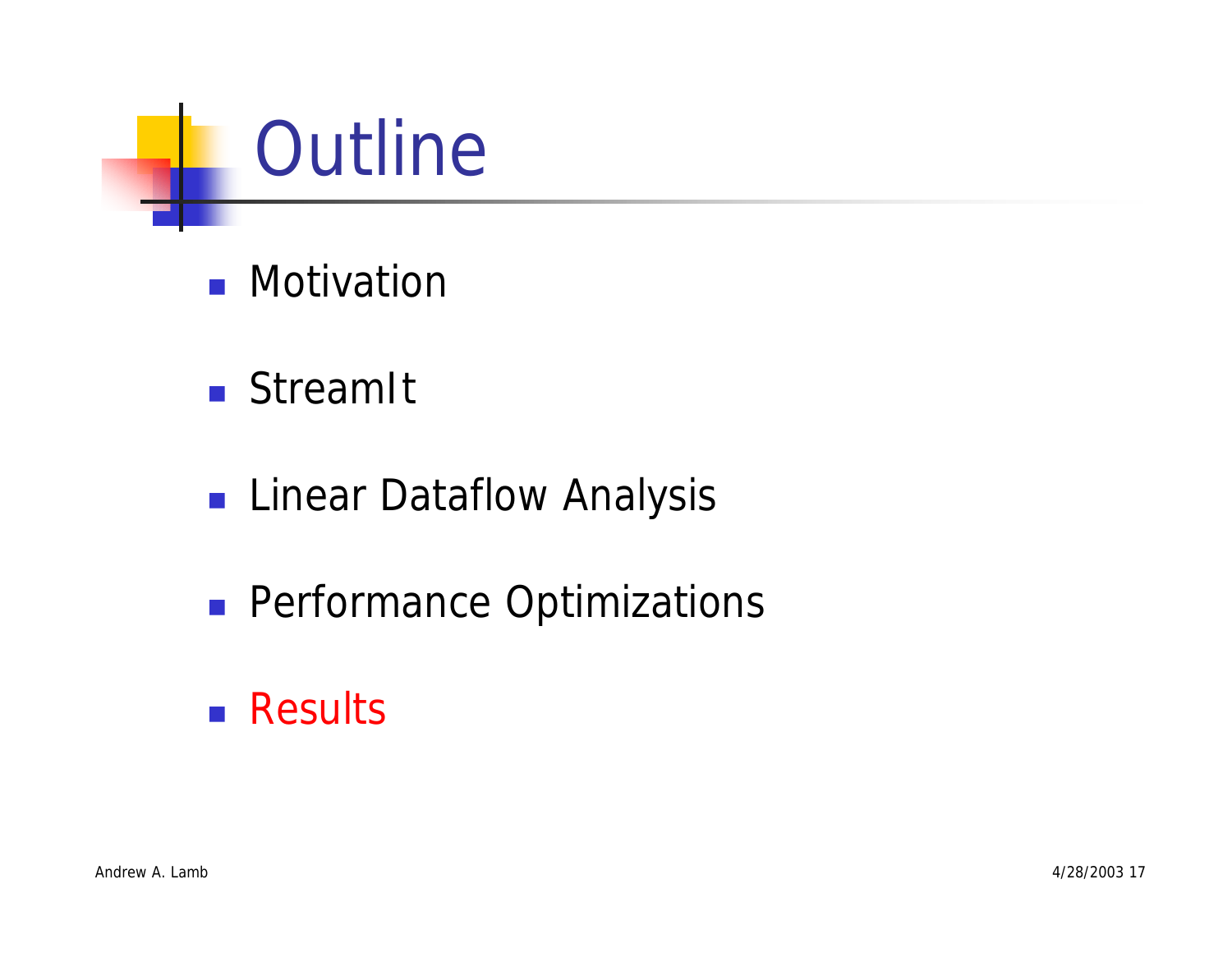#### Fmul Reduction

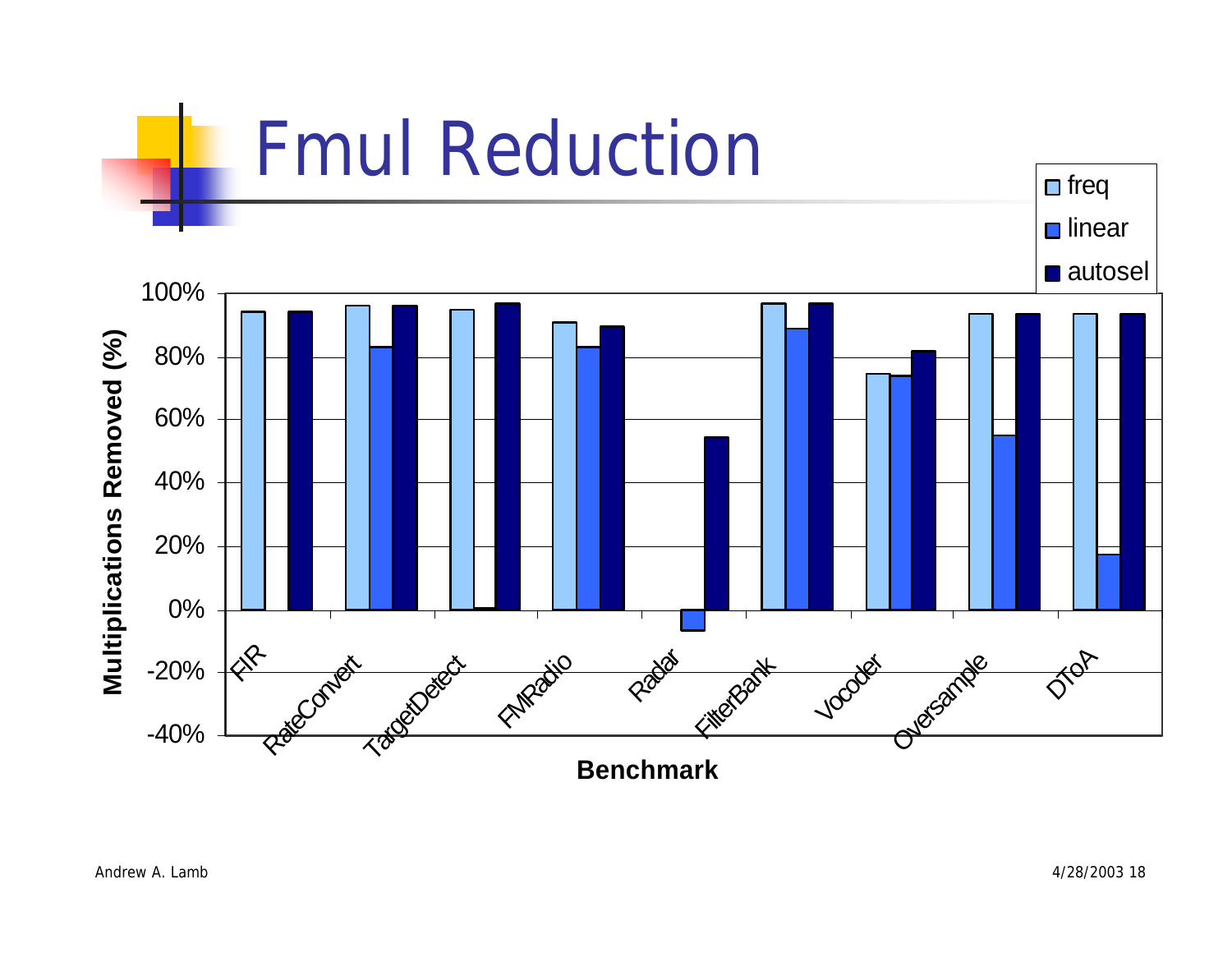

**Benchmark**